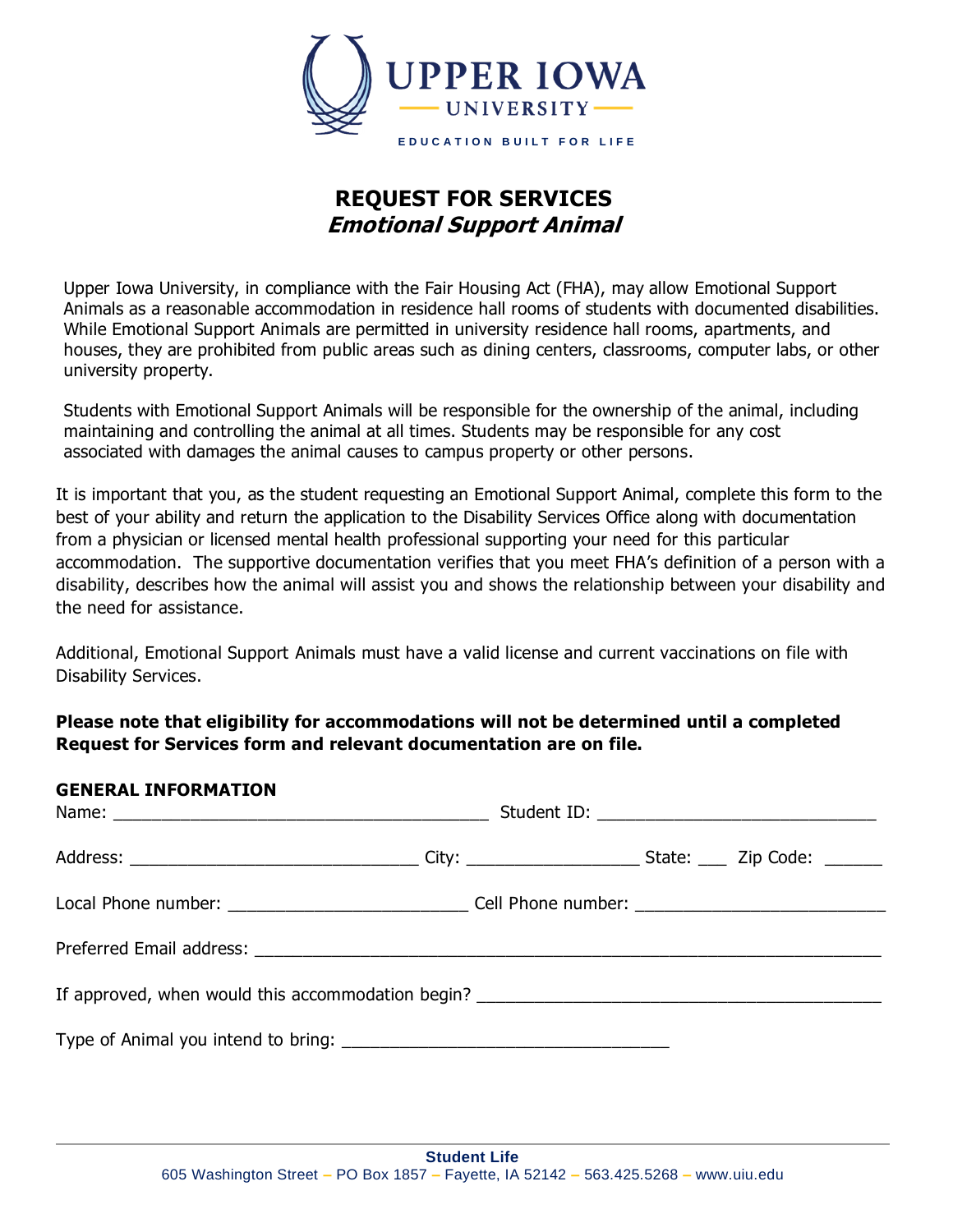| <b>Current UIU Student</b> Yes No                                                        |                                                                                                       |
|------------------------------------------------------------------------------------------|-------------------------------------------------------------------------------------------------------|
| Class Status: ____ Freshman ____ Sophomore ____ Junior ____ Senior ____ Graduate Student |                                                                                                       |
| <b>Other</b>                                                                             |                                                                                                       |
|                                                                                          |                                                                                                       |
|                                                                                          |                                                                                                       |
|                                                                                          |                                                                                                       |
|                                                                                          |                                                                                                       |
| <b>Prospective UIU Student</b>                                                           |                                                                                                       |
|                                                                                          | Not yet admitted to UIU (transfer, prospective incoming freshman, prospective graduate student)       |
| ____ Prospective Transfer student (admitted)                                             |                                                                                                       |
| ____ Prospective Incoming Freshman Student (admitted)                                    |                                                                                                       |
| ____ Prospective Graduate Student (admitted)                                             |                                                                                                       |
|                                                                                          |                                                                                                       |
|                                                                                          |                                                                                                       |
| Anticipated Entrance Semester _____ Fall _____ Spring _____ Summer                       |                                                                                                       |
|                                                                                          |                                                                                                       |
|                                                                                          |                                                                                                       |
|                                                                                          |                                                                                                       |
| <b>STUDENT VERIFICATION</b>                                                              |                                                                                                       |
|                                                                                          | I verify that the information contained within this document is accurate to the best of my knowledge. |
|                                                                                          |                                                                                                       |
|                                                                                          |                                                                                                       |
|                                                                                          | Send the completed form and documentation to:                                                         |

## **Send the completed form and documentation to:**

Disability Services Office Upper Iowa University 605 Washington Street PO Box 1857 Fayette, IA 52142 Fax: (563) 425-5189 [disabilityservices@uiu.edu](mailto:disabilityservices@uiu.edu)

Chapter 22 Code of Iowa: This information is requested to determine your eligibility for accommodations. Only directory information may be released to third parties. All items are required and therefore incomplete forms may not be processed.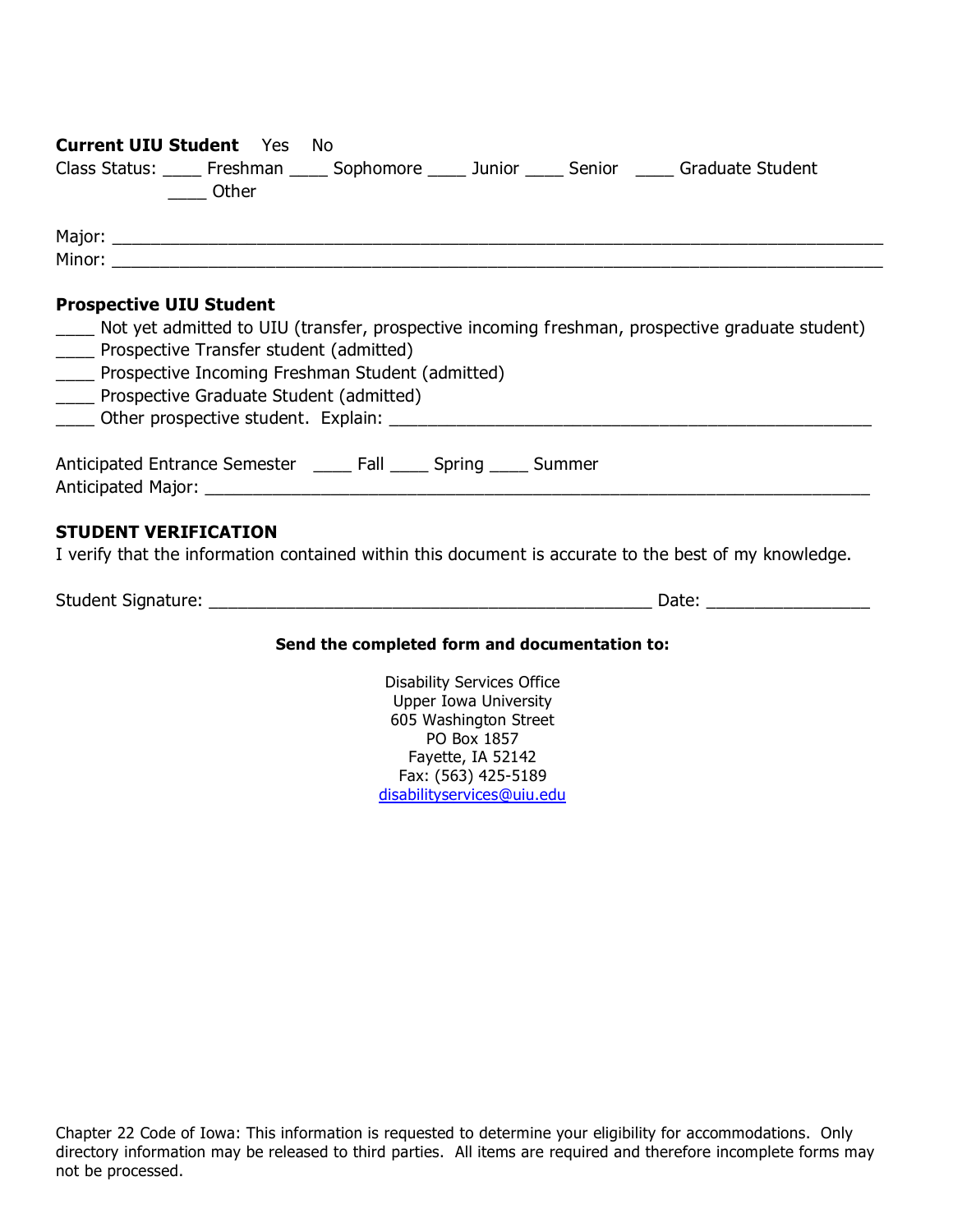

## **REGISTRATION FORM EMOTIONAL SUPPORT ANIMAL**

Please complete this form and submit it to the Director of Student Accessibility Services in the Office of Student Life, at least 30 days prior to the arrival of the Emotional Support Animal (ESA) on campus. An ESA may not be brought on campus until the complete application has been received and approved. Complete a new form if any changes in the information about your approved ESA occur. Student is required to have a meeting with Director of Student Accessibility Services at the beginning of this process.

## **Provide the following documentation along with this form:**

- **1. Letter or documentation from veterinarian documenting the ESA's vaccination record as well as future vaccination due dates. This letter should be on the veterinarian's letterhead, and include a signature.** Local veterinarian contact is also recommended.
- **2. Letter or documentation from veterinarian documenting that ESA is spay and neater.**
- **3. Color photo of the animal.**

| Description of ESA (height, weight, color, etc. - must attach photograph) |  |  |
|---------------------------------------------------------------------------|--|--|
| Is the ESA current on recommended vaccinations? Y/N. If no, explain.      |  |  |
| Alternate/Emergency caregiver* for the ESA if owner is unavailable:       |  |  |
|                                                                           |  |  |
|                                                                           |  |  |
|                                                                           |  |  |
| Relationship to Student: ____________________________                     |  |  |
| <b>Student Life</b>                                                       |  |  |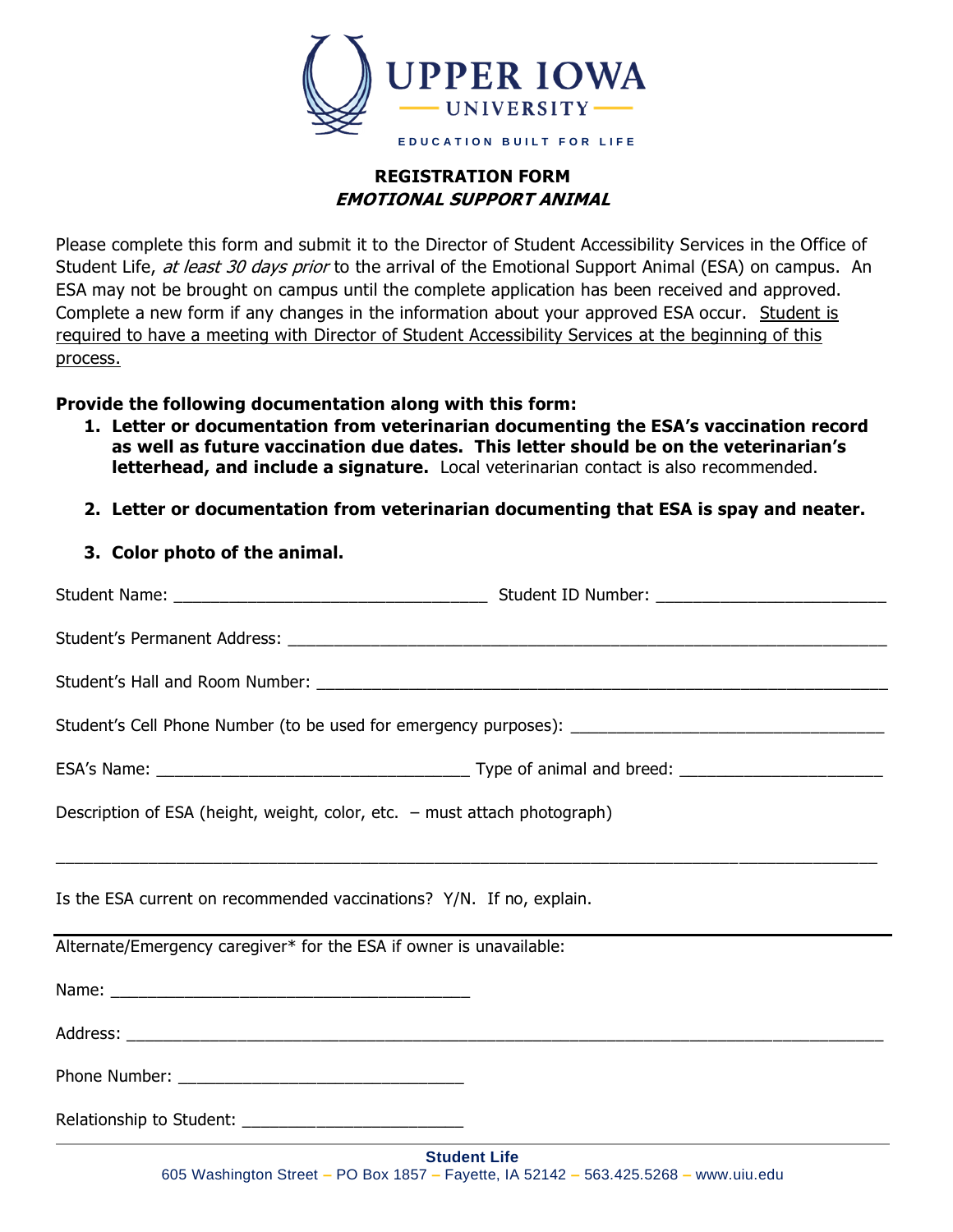

## **Agreement for Emotional Support Animals (ESA)**

Once a student has been determined to qualify to have an ESA by Student Accessibility Services, the following additional requirements must be met. Initial by each check in the space provided: Initial

 $\overline{\phantom{a}}$ 

 $\overline{\phantom{a}}$ 

 $\overline{\phantom{a}}$ 

 $\overline{\phantom{a}}$ 

 $\overline{\phantom{a}}$ 

 $\overline{\phantom{a}}$ 

 $\overline{\phantom{a}}$ 

 $\overline{\phantom{a}}$ 

 $\overline{\phantom{a}}$ 

 $\overline{\phantom{a}}$ 

- $\checkmark$  The student must register their approved animal with Student Accessibility Services and Residence Life by providing all necessary documentation at least 30 days prior to the arrival of the ESA.
- $\checkmark$  The student is responsible for ensuring all veterinarians recommended vaccinations are completed and documented. Proof of vaccination is required before moving the animal into the residence. Upper Iowa University reserves the right to request an updated verification at any time during the animal's residency. The animal must be spayed and neutered if applicable (cat or dog)
- $\checkmark$  The student must have the animal's University issued ID on them at all times to show that animal is registered with Student Accessibility Services.
- $\checkmark$  The student is responsible for properly containing and disposing of the animal's solid waste (e.g. feces).
	- o Indoor Service/Emotional Support animal waste, and/or used litter, must be disposed of in an outside trash dumpster. Litter boxes must be placed on mats to minimize contamination of flooring surfaces.
	- o Outdoor Service/Emotional Support Animal solid waste must be immediately retrieved by the student, placed in a plastic bag and securely tied before being disposed of in an outside trash dumpster.
- $\checkmark$  Students are responsible for feeding and watering the animal within the confines of their bedroom. Animal food should be kept in a closed container within the student's bedroom.
	- $\checkmark$  If the animal vomits, urinates, leaves solid waste, and/or becomes incontinent, it is the responsibility of the student to make sure the contaminated area is cleaned up immediately. If the contamination occurs indoors, clean-up must include disinfectant of the area and carpet or floor treatment to minimize damage to the facility.
	- $\checkmark$  Bathing or grooming of the animal is expected to avoid significant odors and/or to manage shedding.
	- $\checkmark$  Students are responsible for taking effective precautions to avoid flea and tick infestations. The student residence may be inspected for fleas, ticks or other pests as needed. The Residence Life staff will schedule the inspection. If fleas, ticks or other pests are detected through inspection, the residence will be treated using approved fumigation methods by a college-approved pest control service. Student will be billed for the expense of any pest treatment. If the problem reoccurs, the student's contract may be terminated.
	- $\checkmark$  The owner will take all reasonable precautions to protect employees, residents, and guests as well as the property of the university and residents. The ESA owners wash their hands after touching their animal and before entering public spaces. Clothing should be cleaned as much as possible or changed before entering public spaces.
	- $\checkmark$  The student is responsible for assuring that the animal does not unduly interfere with the routine activities of the residence or cause difficulties for students who reside there. **Sensitivity to residents with allergies and to those who fear animals is important to ensure the peace of the residential community.**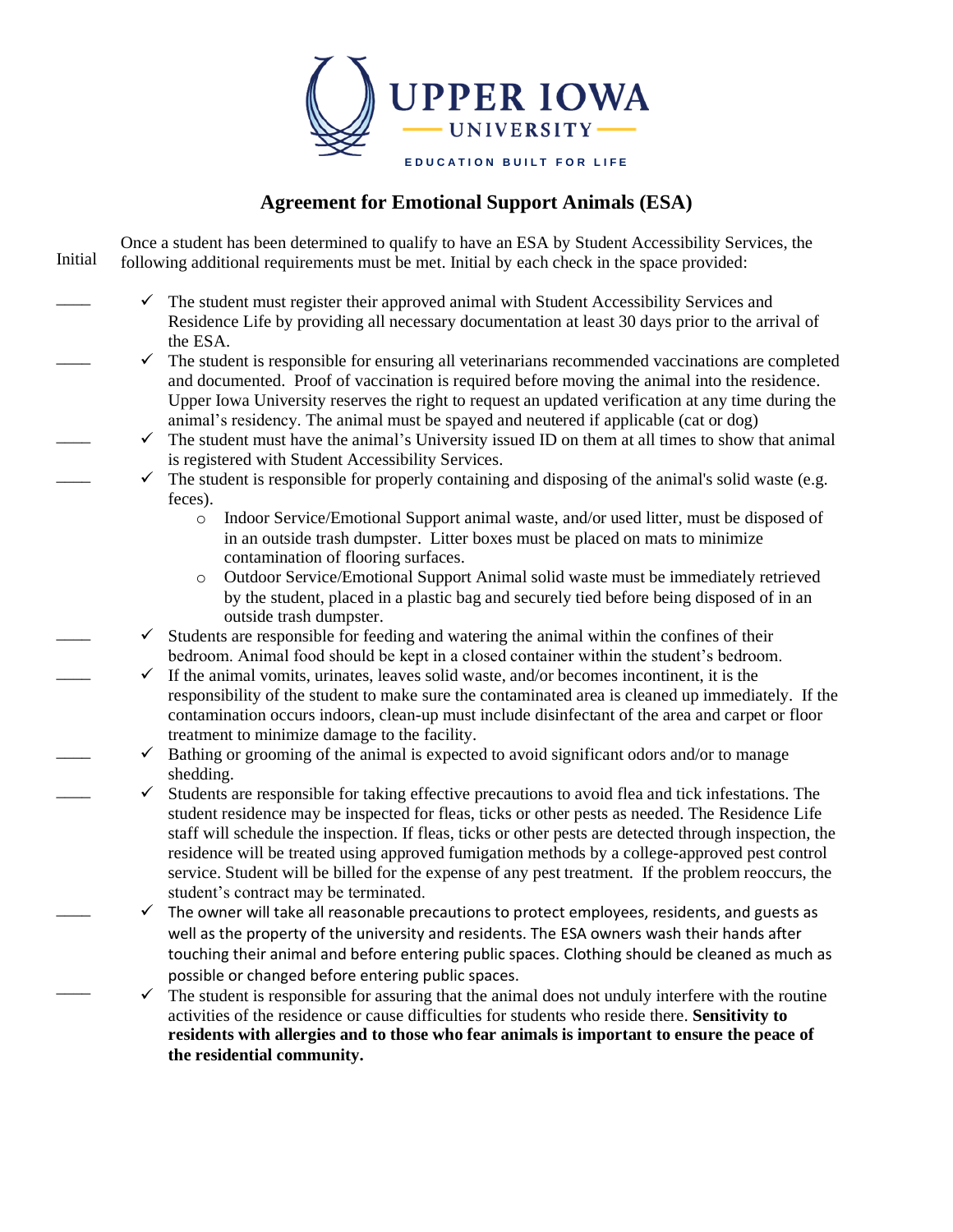

 $\checkmark$  If the noise of the animal such as crying, barking or meowing, especially when owner is not around is excessive to the point of multiple complaints by residents will be grounds for removal of the animal from Upper Iowa University.

 $\overline{\phantom{a}}$ 

 $\overline{\phantom{a}}$ 

 $\overline{\phantom{a}}$ 

 $\overline{\phantom{a}}$ 

 $\overline{\phantom{a}}$ 

 $\overline{\phantom{a}}$ 

 $\overline{\phantom{a}}$ 

 $\overline{\phantom{a}}$ 

 $\overline{\phantom{a}}$ 

 $\overline{\phantom{a}}$ 

 $\overline{\phantom{a}}$ 

 $\overline{\phantom{a}}$ 

 $\overline{\phantom{a}}$ 

 $\overline{\phantom{a}}$ 

- $\checkmark$  The animal must be under the care of the student at all times while on college property, including within the residence halls/apartment. It is expected that the animal will be controlled by a leash at all times while on college property, unless performance of a Service Animal's work or tasks related to the student's disability, require the Service Animal to be off-leash. The animal may be off-leash/harness within the confines of the student's bedroom, but must remain under the control
- $\checkmark$  of the student and must be leashed outside of the bedroom, or if a roommate(s)/apartment mate(s) requests leashing. When the animal is unattended, it must remain in the student's bedroom.
- $\checkmark$  In the event of a fire alarm or any other type of evacuation, owners are solely responsible for the evacuation of their animals. Animals must be secured by leash or animal carrier (for cats and other small animals) in order to be included in evacuation and/or reunification procedures. It is recommended that ESA owners practice evacuating their animals during routine fire drills
- $\checkmark$  Unlike service animals, support animals are generally prohibited in indoor areas considered public including, but not limited to, community bathrooms, lounges, dining centers, computer labs, classrooms, office workspaces, and nonresidential facilities on campus. Requests for permission to have support animals in residence or in public areas must be made to the Student Accessibility Services Office (student request) or Human Resources (employee requests).
- $\checkmark$  The animal must not be left unattended for longer than a 6 hour period and may not be cared for by another member of the campus community. Students who must leave for extended periods of time must take their service animal with them while they are not on campus.
- $\checkmark$  The student is financially responsible for the actions of the animal, involving bodily injury or property damage. This includes, but is not limited to any replacement of furniture, carpet, window or wall covering as well as cleaning costs considered above the normal cleaning provided for rooms.
- $\checkmark$  The owner will hold the university blameless in the event that their ESA goes missing. University staff aren't it responsible for the retrieval of an animal in the event the animal escapes or becomes lost.
	- $\checkmark$  The ESA application must be turned in yearly if the ESA is still needed in the residence halls. The student must notify Residence Life and Student Accessibility Services in writing if the animal is no longer needed as an emotional support animal or is no longer in residence. To replace one animal with a different animal, the student must file a new request.
- $\checkmark$  The student agrees to continue to abide by all other residential policies. An exception to the policy that otherwise would prohibit having an animal does not constitute an exception to any other policy.
- $\checkmark$  Should the animal be removed from the premises for any reason, the student is expected to fulfill their housing obligations for the remainder of the housing contract.
- $\checkmark$  The University shall exclude/remove the animal when it 1) poses a direct threat to the health or safety of others, 2) results in a fundamental alteration of a college program or 3) when signs of abuse and neglect are present.

The first violation will result in a written warning unless the violation is abuse or signs of neglect of the animal, having animal in public facilities such as academic or student center, having your animal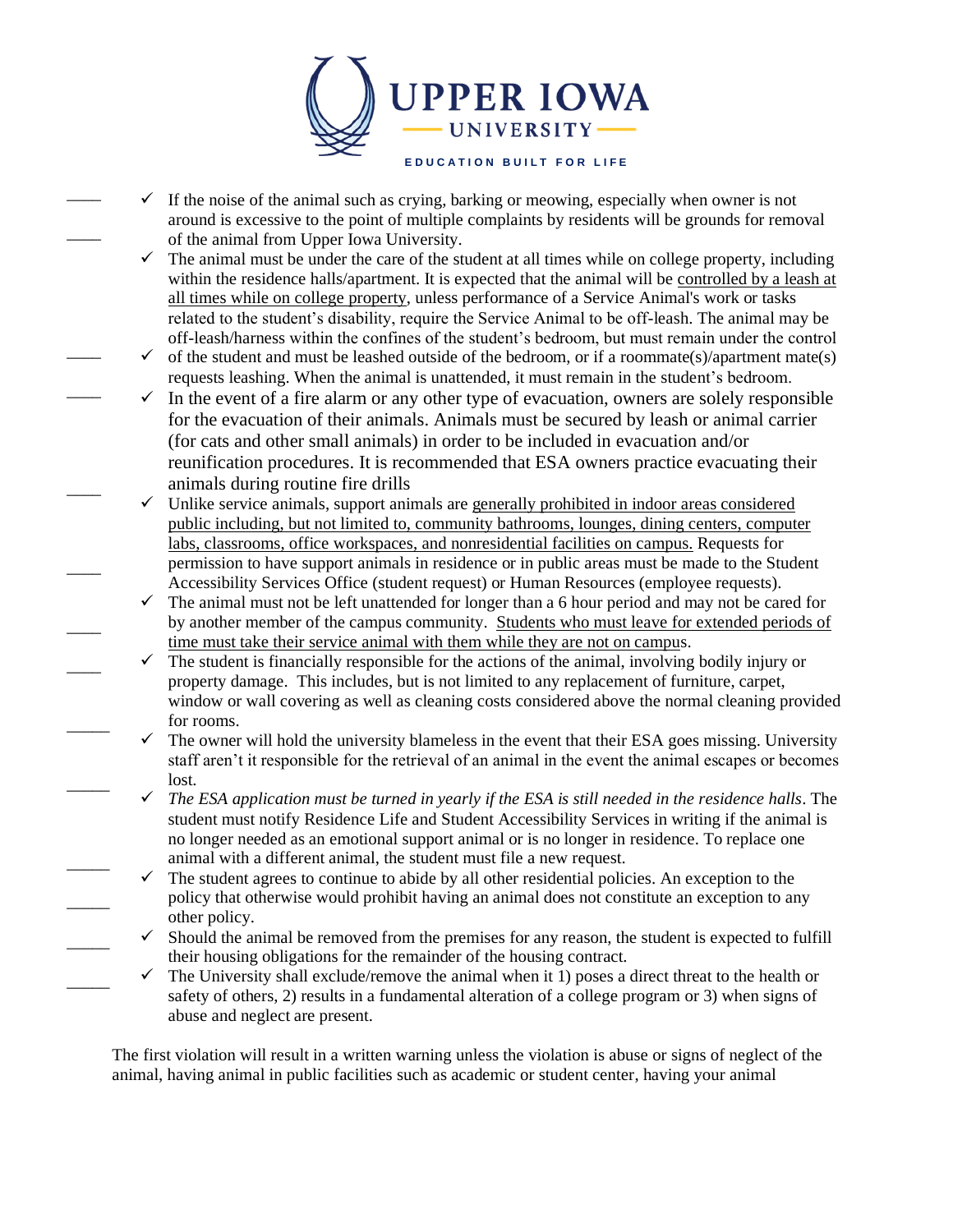

unattended for a period exceeding 6 consecutive hours, and if the animal presents a direct threat to health and safety of others.

After the first warning any violation of the above rules shall result in immediate removal of the animal from Upper Iowa University. If this occurs, the student has a right to appeal the decision through Student Accessibility Services.

By my signature below, I verify that I have read, and agree to abide by, all the guidelines outlined above.

Print Name

Student Signature Date

Residence Life Director Date

The above student has provided documentation that supports a request for an emotional support animal (ESA).

Student Accessibility Services Provider Date

\_\_\_\_\_\_\_\_\_\_\_\_\_\_\_\_\_\_\_\_\_\_\_\_\_\_\_\_\_\_\_ \_\_\_\_\_\_\_\_\_\_\_\_\_\_\_\_\_\_\_\_

\_\_\_\_\_\_\_\_\_\_\_\_\_\_\_\_\_\_\_\_\_\_\_\_\_\_\_\_\_\_\_ \_\_\_\_\_\_\_\_\_\_\_\_\_\_\_\_\_\_\_\_

\_\_\_\_\_\_\_\_\_\_\_\_\_\_\_\_\_\_\_\_\_\_\_\_\_\_\_\_\_\_\_ \_\_\_\_\_\_\_\_\_\_\_\_\_\_\_\_\_\_\_\_\_

\_\_\_\_\_\_\_\_\_\_\_\_\_\_\_\_\_\_\_\_\_\_\_\_\_\_\_\_\_\_\_ \_\_\_\_\_\_\_\_\_\_\_\_\_\_\_\_\_\_\_\_\_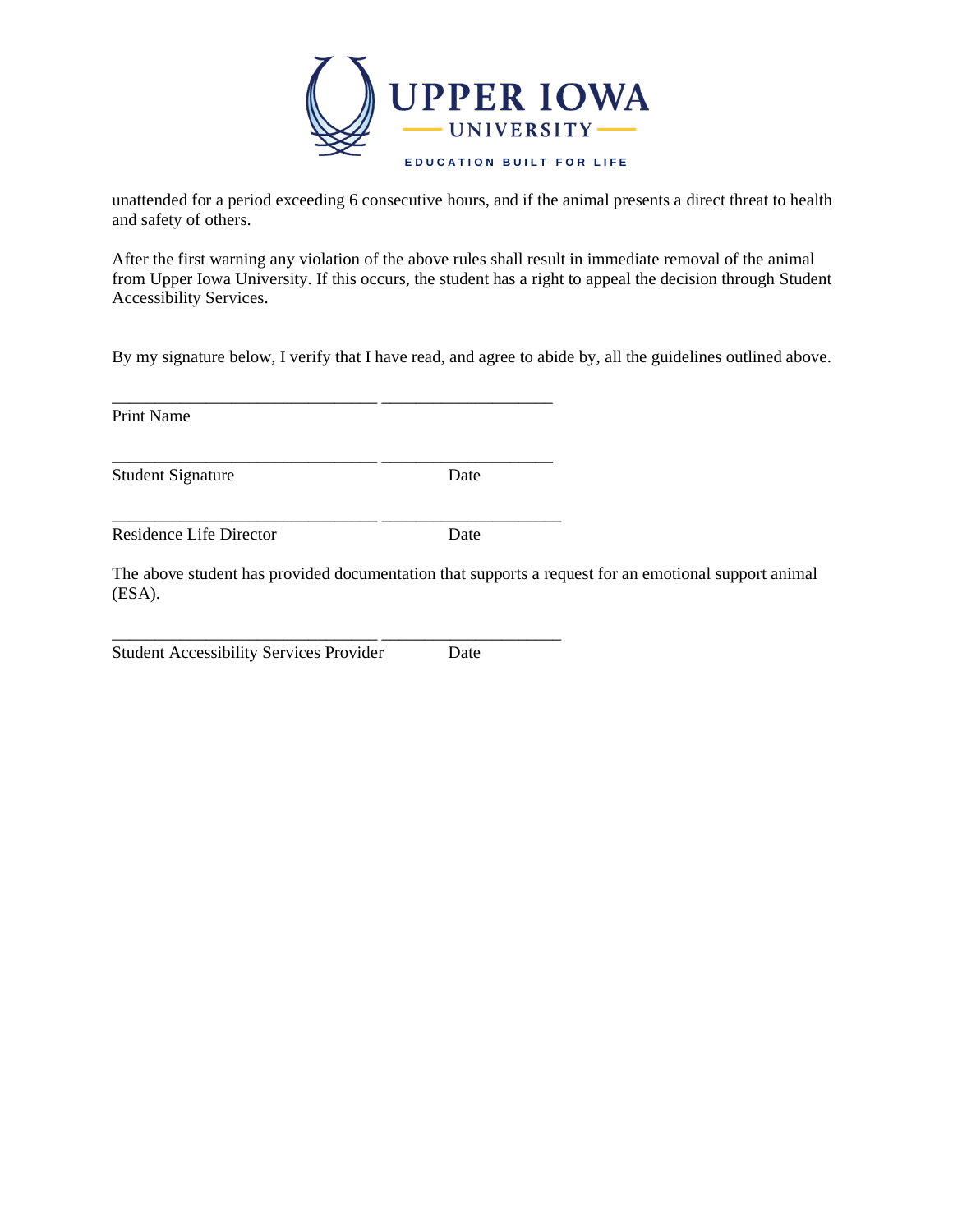

## **REQUEST FOR INFORMATION FROM MEDICAL PROVIDER Emotional Support Animal**

Student's Name: \_\_\_\_\_\_\_\_\_\_\_\_\_\_\_\_\_\_\_\_\_\_

| Re: Proposed ESA (if identified): |                 |                |
|-----------------------------------|-----------------|----------------|
| Name:                             | Type of animal: | Age of animal: |

The above-named student has indicated that you are the licensed mental health professional who has prescribed the accommodation of an Emotional Support Animal (ESA) to reside in the student's University housing. Generally, we accept documentation from providers in the State of Iowa or the student's home state. Letters obtained from the internet rarely provide the information necessary to support an ESA request. So that we may better evaluate the request for this accommodation, please answer the following questions:

## **Information about the Student's Disability**

Pursuant to the Fair Housing Act, a person with a disability is defined as someone who has "a physical or mental impairment that substantially limits one or more major life activities." Pursuant to this definition, does the student have a disability?

What is the nature of the student's physical or mental impairment(s)? (How is the student substantially limited in major life activities?)

Please identify whether the student is using any measure (i.e. medication, ongoing treatment, therapies, etc.) that mitigates the limitations caused by their impairment(s), and if so, whether those measures are successful.

Please identify how long you have been treating the student for the above impairment(s) and whether this treatment is ongoing.

## **Importance of ESA to Student's Well-Being**

What limitations will be reduced by having an ESA?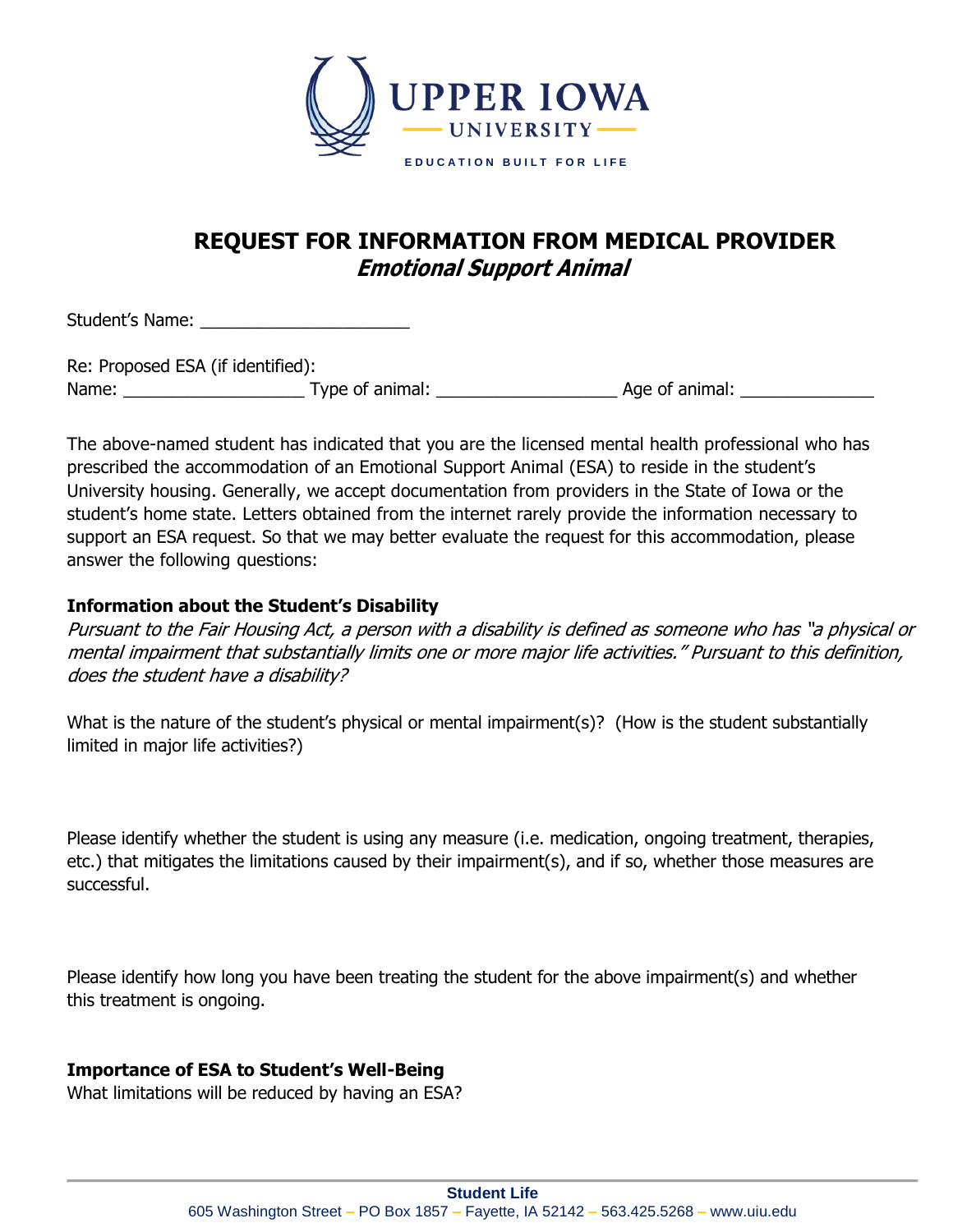

Is there evidence that an ESA is currently helping this student or has helped this student in the past?

In your opinion, how important is it for the student's well-being that an ESA be in residence on campus? What consequences, in terms of disability impairment(s), may result if the accommodation is not approved?

Please identify any other accommodation that may be as equally effective as allowing an ESA in University housing.

Thank you for taking the time to complete this form. If we need additional information, we may contact you at a later date. The named student has signed this form (below) indicating written permission to share additional information with us in support of the request.

Please provide contact information, sign and date this questionnaire.

| Date: $\qquad \qquad$ |
|-----------------------|

STUDENT (please sign this form before providing it to your licensed health provider to complete): By signing below, I consent to allowing my health provider to share any information relevant to my need for an ESA as an accommodation, as shown on this form, with necessary personnel for the next 60 days.

\_\_\_\_\_\_\_\_\_\_\_\_\_\_\_\_\_\_\_\_\_\_\_\_\_\_\_\_\_\_\_\_\_\_\_\_\_\_\_\_ \_\_\_\_\_\_\_\_\_\_\_\_\_\_\_\_\_\_\_\_

Signature **Date** 

#### **Send the completed questionnaire to:**

Student Accessibility Services Office Upper Iowa University 605 Washington Street PO Box 1857 Fayette, IA 52142 Fax: (563) 425-5949 accessibility@uiu.edu